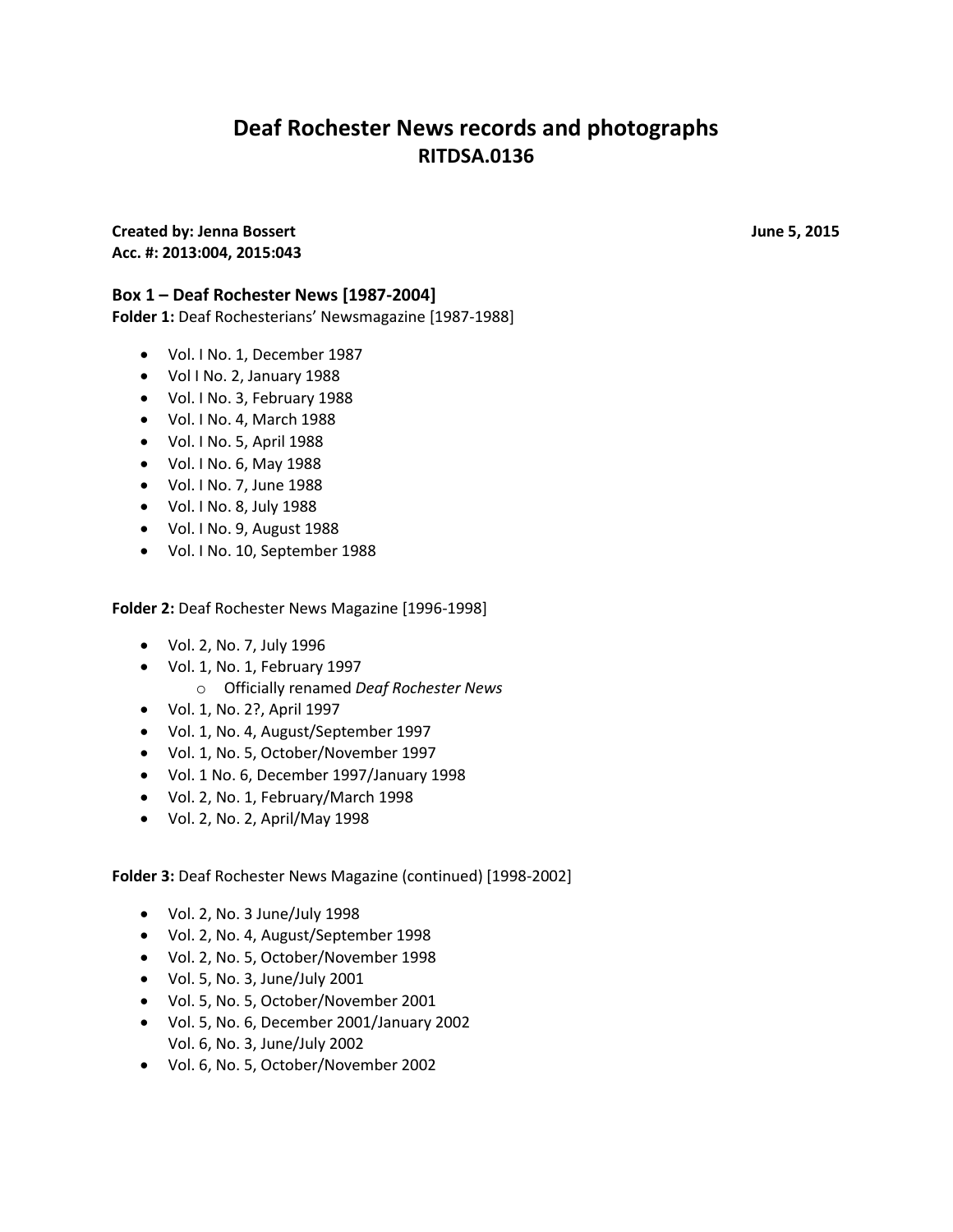**Folder 4:** Deaf Rochester News Magazine (continued) [2002-2004]

- Vol. 6, No. 6, December 2002/January 2003
- Vol. 7, No. 1, February/March 2003
- Vol. 7, No. 2, April/May 2003
- Vol. 7, No. 4, August/September 2003
- Vol. 7, No. 5, October/November 2003
- Vol. 7, No. 6, December 2003/January 2004
- Vol. 8, No. 1, February/March 2004
- Vol. 8, No.2, April/May 2004

#### **Box 2 – Meeting Minutes, Correspondence, and Administrative Documents [1995-2002]**

**Folder 1:** Administrative Documents [1995-2002]

- Itemized category report of income and expenses for Deaf Rochester News [1995-1996]
- Certificate of incorporation of Deaf Rochester News [June 2000]
- Deaf Rochester News letterheads and contracts zip drive [circa 2000s]
- By-Laws of Silent News, Inc. [Mar. 2002]

**Folder 2:** Correspondence [1996- 2001]

- Memorandum from Silent News, Inc. about Deaf Rochester Community Fund [July 20, 1996]
- Memorandum from Deaf Artists of America (DAA) about captioned movies [Aug. 10, 1996]
- Memorandum from Thomas "Tom" Willard, Executive Director of DAA, to Dr. T. Alan Hurwitz [Aug. 19, 1996]
- News Release from DAA America about "The Nutty Professor is Next Captioned Film" [Sept. 5, 1996]
- Memorandum via fax from Julia A. Garver of Woods, Oviatt, Gilman, Sturman & Clarke LLP to Thomas Willard, Executive Director of DAA about Silent News, Inc.'s declination of proposal – (2) [Sept. 26, 1996]
- Memorandum via mail from Julia A. Garver of Woods, Oviatt, Gilman, Sturman & Clarke LLP to Thomas Willard, Executive Director of DAA about Silent News, Inc.'s declination of proposal – (2 pages) [Sept. 30, 1996]
- Hand-written/copied memorandum from Val Nelson-Metlay to Paul and Sally Taylor [Oct. 1, 1996]
- Email memorandum from Tom Willard to Rochester Deaf and Hard of Hearing community about fate of Deaf Rochester magazine and declined proposal – (2 pages long, (2 copies) of  $2^{nd}$  page) [Oct. 1, 1996]
- Memorandum from Tom Willard to Julia A. Garver [Oct. 2, 1996]
- Memorandum from Adele Wiggins-Bellitz to Paul Taylor about DRN and DRRC [Oct. 2, 1996]
- Hand-written note faxed from Sally Taylor to Adele [October 1996]
- Hand-written note and fax to Rochester's Deaf and Hard of Hearing Community from Silent News, Inc. about proposals from Tom Willard, DAA and Paul Taylor, RRCD – (2 pages long) [Oct. 2,1996]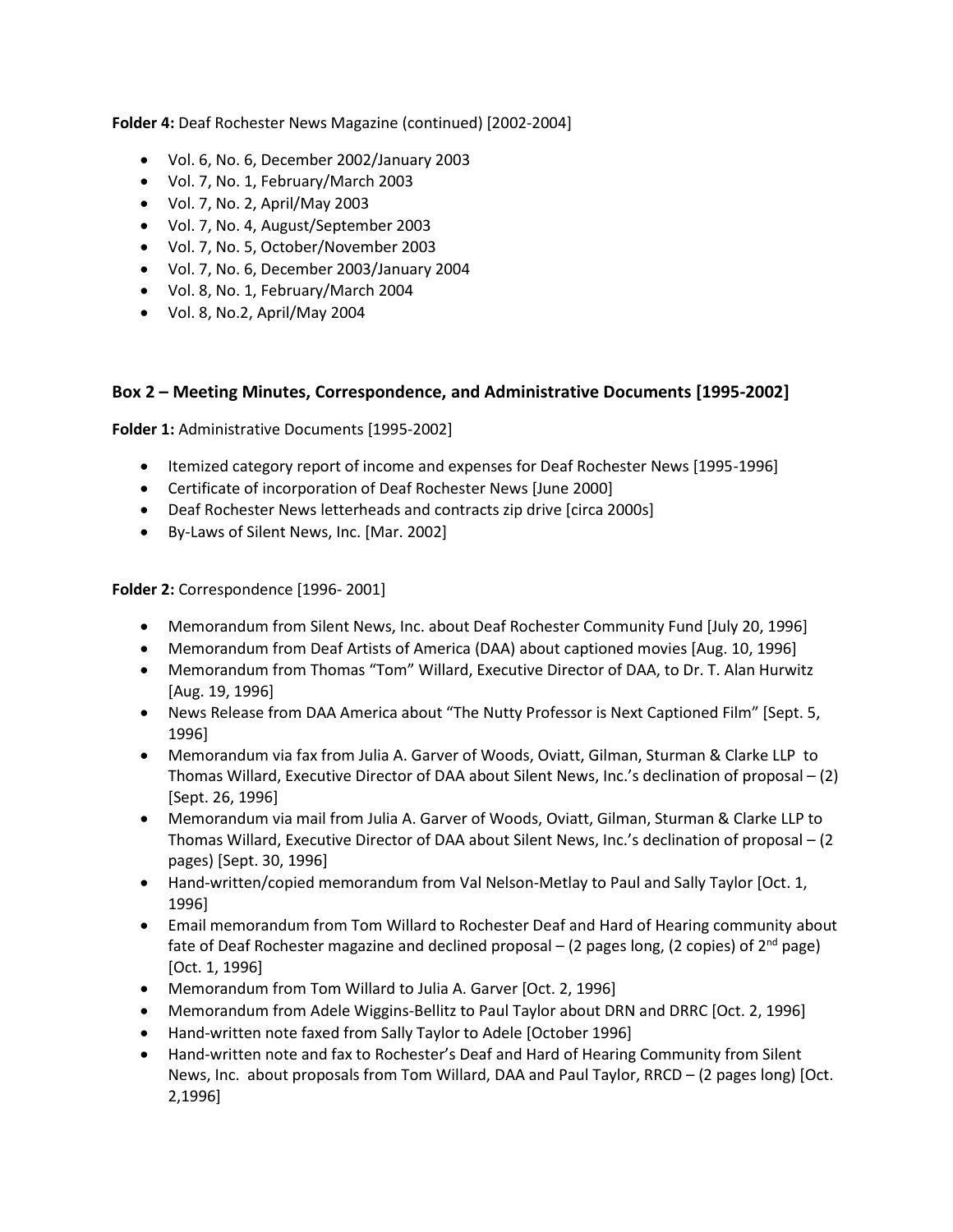- Hand-written/copied memorandum from Val Nelson-Metlay to Paul Taylor [Oct. 3, 1996]
- Memorandum from Silent News, Inc., Board of Directors to Paul Taylor, President of RRCD about the proposal of DRN Publication (2) [Oct. 3, 1996]
- Memorandum from Paul Taylor to Adele Wiggins-Bellitz of Silent News, Inc. (2) [Oct. 4, 1996]
- Memorandum via fax from Silent News, Inc. to all interested parties [Oct. 4, 1996]
- Hand-written memorandum fax from Sally Taylor to Val Nelson-Metlay [Oct. 6, 1996]
- Email from Clifford W. Andrews to the committee of DRAG [Dec. 14, 1996]
- **Memorandum via fax from Paul Taylor to Adele Wiggins-Bellitz about Silent News, Inc. (2) [Jan.** 15, 1997]
- **Memorandum via fax from Paul Taylor to Adele Wiggins-Bellitz about Silent News, Inc. (2) [Jan.** 15, 1997]
- Rates of Unused Subscriptions and records of subscriptions corresponding to Jan. 15 memorandum from Paul Taylor to Adele Wiggins-Bellitz – (3 pages long) (2) [Jan. 1997]
- Memorandum from Paul Taylor to Adele Wiggins-Bellitz about unexpired subscription costs (2) [June 27, 1997]
- Memorandum from Sally A. Taylor, Editor of DRN, to Adele Wiggins-Bellitz about reimbursement for advertising contracts [July 7, 1997]
- Memorandum via fax from Paul Taylor to Adele Wiggins-Bellitz about unexpired subscriptions and advertisement invoices [July 23, 1997]
- Memorandum via fax from Adele Wiggins-Bellitz to Paul Taylor about delayed responses [July 23, 1997]
- Memorandum from Adele Wiggins to Sally and Paul Taylor of DRN and RRCD respectively about payment for unexpired subscriptions and unexpired advertising contracts
- Memorandum via fax from Adele Wiggins to Sally and Paul Taylor about receiving payment [Aug. 28, 1997]
- Hand-written letter from Sally and Paul Taylor to Adele Wiggins about receiving payment [Aug. 1997]
- Memorandum via fax from Sally Taylor to Adele about receiving payment and DRN [Aug. 31, 1997]
- Rough draft of memorandum from Sally Taylor to Julius about donating to DAA and DRN [Aug. 1997]
- Memorandum from Sally Taylor to Julius and Harriet thanking them for supporting DAA and DRN – (2 pages long) [Aug. 31, 1997]
- Email memorandum from Elissa Olsen to DRN staff and advisory board members (2 pages) [Apr. 24, 2000]
- Proposal by Sally Taylor of DRN to Rochester Tele-Com Association of the Deaf (RTCAD) about the future of RTCAD [Sept. 21, 2000]
- Memorandum from Sally Taylor to RRCD, attention: Sophie Bleiweiss, about DRN office space [Jan. 2001]

## **Folder 3:** Meeting Minutes [1996-2002]

- 1<sup>st</sup> meeting for Deaf Rochester pertaining to the future of DRN (2 pages long) [July 18, 1996)
- 2<sup>nd</sup> meeting for Deaf Rochester [Aug. 14, 1996]
- 3<sup>rd</sup> meeting for Deaf Rochester (2) [Sept. 5, 1996]
- Hand-written notes from third meeting [Sept. 1996]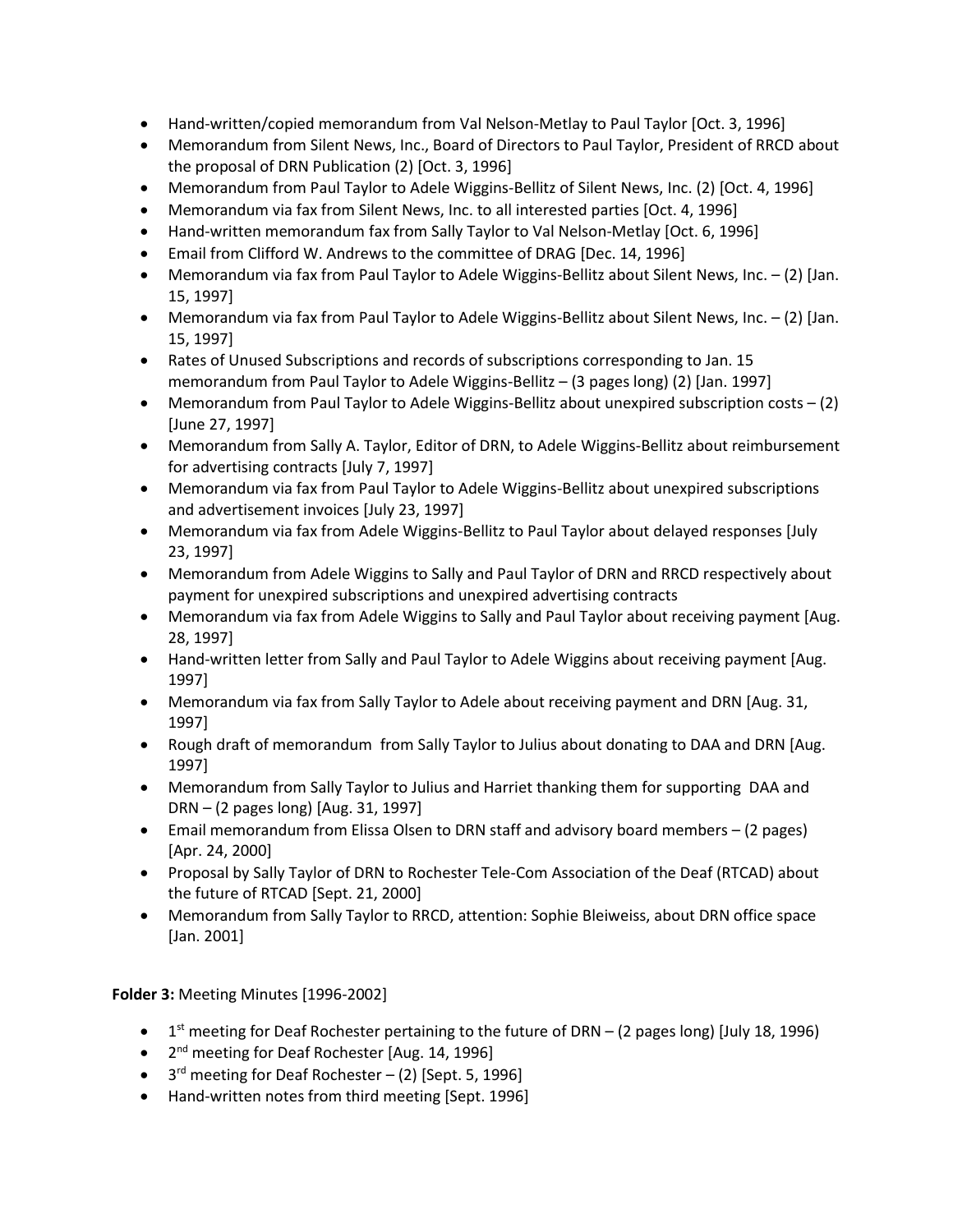- Deaf Rochester Advisory Group Meeting (2 pages long)[Dec. 12, 1996]
- First issue Complementary [January 1997]
- Notepad of meeting minutes [Oct. 16, 1996-January 1997]
- Typed DRN meeting minutes [Oct. 30, 2000]
- Notebook of meeting minutes [Dec. 4, 2001-Feb. 19, 2002(?)]
- Hand-written/copied notes on DRN meeting (3 pages long) [Jan. 17, 2002]
- Cash Flow Report of 01/01/02 through 01/16/02 presented at meeting [Jan. 16, 2002]
- Cash Flow Report of 01/01/01 through 12/31/01 presented at meeting (2 pages long) [Jan. 16, 2002]
- Cash Flow Report of 01/02/97 through 01/16/02 presented at meeting (3 pages long) [Jan. 16, 2002]

#### **Box 3 – Photographs [1989-circa 2000's]**

| 4" x 6" color photographs:<br>$A - B$ ,<br>3 photographs of Cliff Andrews                                               | Year:<br>Identified:<br>circa 1990's |
|-------------------------------------------------------------------------------------------------------------------------|--------------------------------------|
| 1 photograph of Alice Beardsley                                                                                         | 1989                                 |
| 1 photograph of Beiter family, 4 unidentified children                                                                  | circa 1990's                         |
| 5 photographs of Marcia Berkowitz interpreting                                                                          | circa 1990's                         |
| 1 photograph of Joshua Berman                                                                                           | circa 1990's                         |
| 4 photographs of John Blevins in his office                                                                             | <b>July 1998</b>                     |
| 1 photograph of competition at Monroe #1 BOCES Foreman Center-Communication<br>contest for the Deaf and Hard of Hearing | April 5, 2000                        |
| 1 photograph of Robert Borden, NTID Director of Enrollment Management                                                   | Oct./Nov. 2001                       |
| 1 photograph of Dianne Brooks, Director of the Center for Outreach at NTID                                              | circa 2000's                         |
| 1 photograph of the Buffalo Club of the Deaf, Inc.; photograph taken by Francis<br>Van Aken                             | Summer 1999                          |
| 4 photographs of Barbara Bushart                                                                                        | April 2000                           |
| 1 photograph of Terri B. Cole                                                                                           | Sept. 26, 2000                       |
| A-B, Unidentified:<br>7 photographs of ADA                                                                              | July 26, 1998                        |
| 1 photograph of ASL summer class                                                                                        | Summer 2001                          |
|                                                                                                                         |                                      |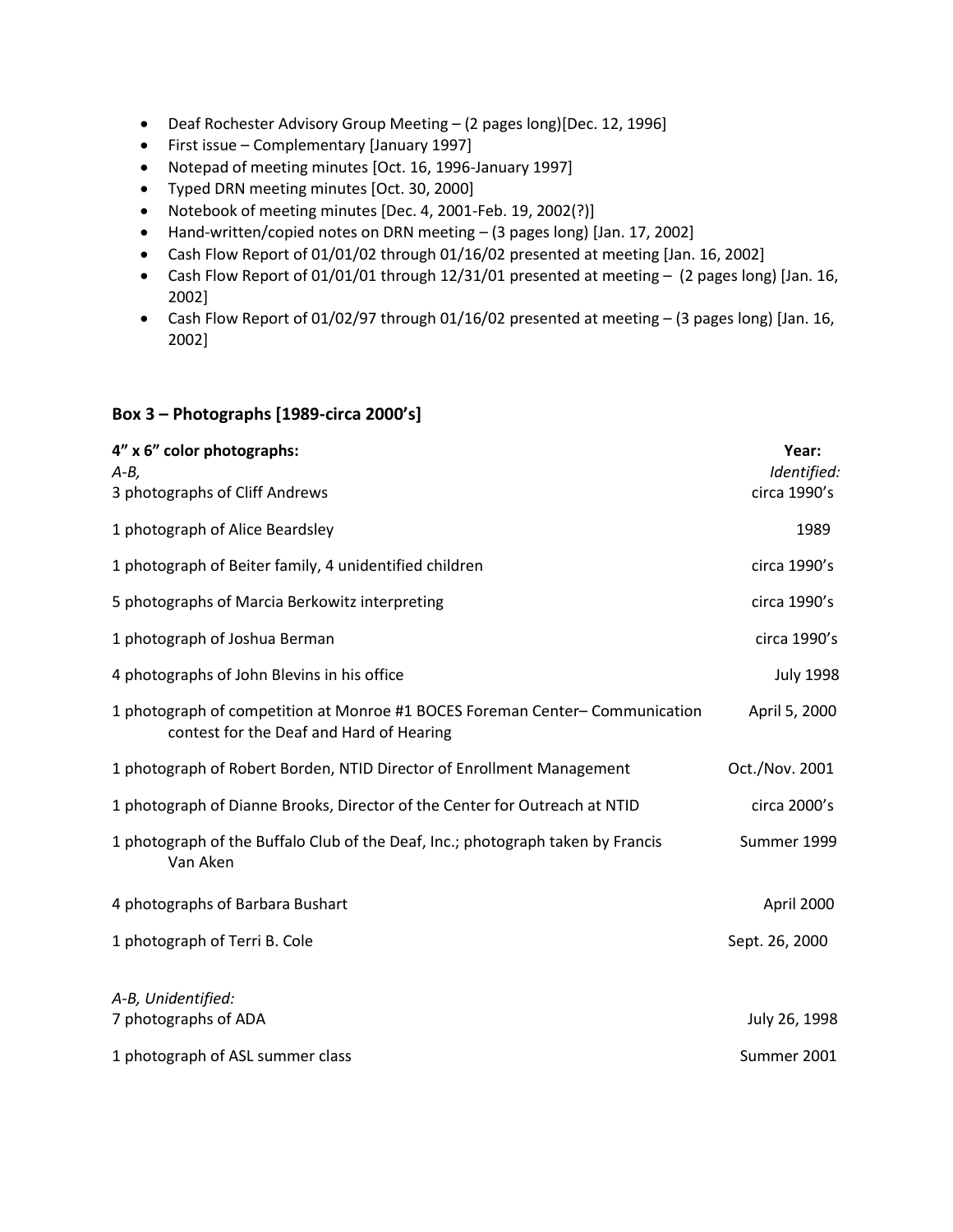| 1 photograph of ASL Club fundraiser; from L to R: 3 unidentified females, 1<br>unidentified male, and 1 unidentified female                                                          | May 2000            |
|--------------------------------------------------------------------------------------------------------------------------------------------------------------------------------------|---------------------|
| 5 photographs of ASL literature conference coordination; photos by Beth Carney                                                                                                       | 1996                |
| 2 photographs of golfing in Bend, Oregon                                                                                                                                             | Aug. 1999           |
| 2 photographs of unidentified males and females at bowling award ceremony,                                                                                                           | Summer 2000         |
| 1 photograph of unidentified male and female couple at Busch wedding                                                                                                                 | circa 1990's        |
| 1 photograph of unknown bust statue                                                                                                                                                  | circa 1990's        |
| 1 photograph of unidentified males and females holding a cake that reads:<br>"Celebrating the rebirth of the RBDA" (Rochester Black Deaf Advocates)                                  | circa 1990's        |
| C-D, Identified:                                                                                                                                                                     |                     |
| 1 photograph of Dr. Simon Carmel, NTID Professor                                                                                                                                     | circa 1990's        |
| 1 photograph of Jane Chapman of RSD with grandson                                                                                                                                    | circa 2000's        |
| 6 photographs of Rachel Colaprete at her 35 <sup>th</sup> birthday                                                                                                                   | circa 1990's        |
| 2 photographs of bronze statue of Chief Clinton Rickard, head of the Tuscarora<br>Reservation and father of Onaleee Cooper; statue is located in Prospect<br>Park, Niagara Falls, NY | Nov. 28, 1997       |
| 1 photograph of Onalee Cooper with text: "celebrating diversity at RIT"                                                                                                              | circa 2000's        |
| 5 photographs of Onalee Cooper at Rochester Deaf Awareness Week 2000                                                                                                                 | Sept./Oct. 2000     |
| 2 photographs of Onalee Cooper presenting her RSD quilt to students                                                                                                                  | circa 1990's        |
| 1 photograph of Gregory M. Coughlin, RIT 2000 Sports Hall of Fame inductee                                                                                                           | 2000                |
| 1 photograph from Deaf Awareness Week (DAW) 2000 of group at podium                                                                                                                  | Sept./Oct. 2000     |
| 3 photographs of Deaf Professional Group (DPG) picnic honoring retirees                                                                                                              | May 2000            |
| 1 photograph of Dr. James. J. DeCaro and wife at DP6 party at RRCD                                                                                                                   | Feb. 5, 1999        |
| 1 photograph of Joseph F. Dyer and Helen C. Dyer                                                                                                                                     | circa 1990's        |
| C-D, Unidentified:<br>1 photograph of cancer week walk with 3 unidentified males, 7 unidentified<br>women, and 3 unidentified children                                               | Dec. 2000/Jan. 2001 |
| 1 photograph of CODA event                                                                                                                                                           | circa 1990's        |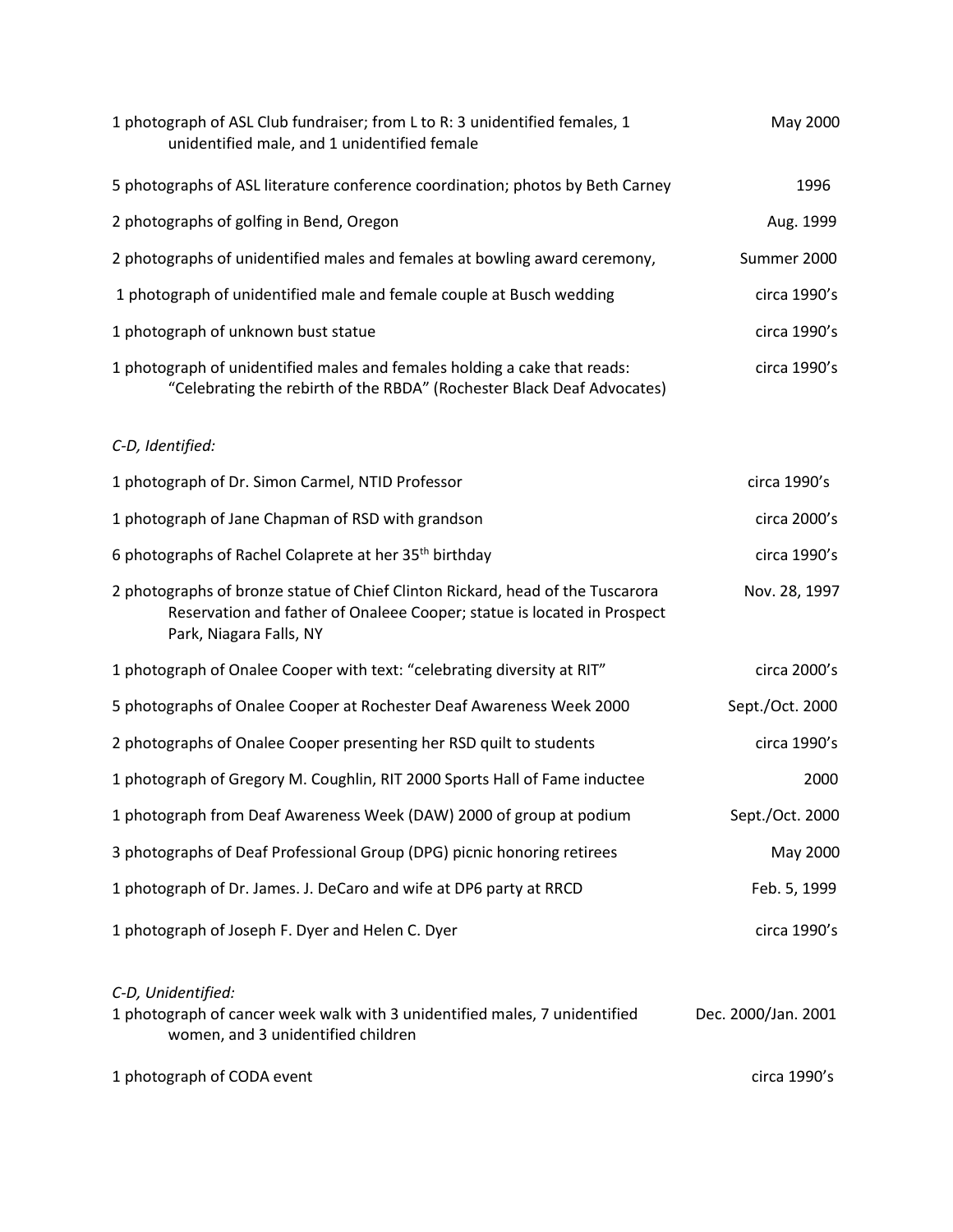| 48 photographs of Consumer Show (Deaf Expo)                                                                                             | 1998             |
|-----------------------------------------------------------------------------------------------------------------------------------------|------------------|
| 24 photographs from Rochester Deaf Awareness Week 2000                                                                                  | Sept./Oct. 2000  |
| 1 photograph of Deaf-Blind Awareness workshop                                                                                           | 2002             |
| 5 photographs from Deaf Night at Frontier Field                                                                                         | June 1999        |
| 10 photographs of members of Deaf Professional Group at picnic                                                                          | May 2000         |
| 1 photograph of Deaf Aids Core planning committee                                                                                       | May 13, 1995     |
| 1 photograph of NTID employees Deaf Club party                                                                                          | 1999             |
| 5 photographs of Deaf Elders Around Rochester (DEAR)                                                                                    | <b>Fall 1997</b> |
| 1 photograph of two unidentified males at Deaf and Hard of Hearing Services                                                             | Apr./May 2000    |
| 3 photographs of DP6 Party at RRCD                                                                                                      | Feb. 5, 1999     |
| 2 photographs from Deaf Rochester News Premiere Issue                                                                                   | Feb. 1997        |
| 1 photograph of dog; used in a DRN issue                                                                                                | April 16, 1997   |
| 7 photographs from 1 <sup>st</sup> anniversary of DRN                                                                                   | Apr./May 1998    |
| 17 photographs of Deaf Strong Hospital                                                                                                  | Jan. 9, 1998     |
| 4 photographs of Deaf Women of Rochester (DWR) at Deaf Women United<br>Conference in San Diego, CA; photographs from Beth Metlay        | June 1999        |
| 6 photographs of "Crazy Party" by Deaf Women of Rochester                                                                               | Feb. 2002        |
| 1 photograph of Deaf Women of Rochester meeting Congresswoman Patricia Shroeder                                                         | Feb. 2002        |
| E-F, Identified:<br>4 photographs of Father Ray Fleming                                                                                 | Jan. 1996        |
| E-F, Unidentified:<br>1 photograph of Euchre Winners: 3 unidentified males, 1 unidentified woman                                        | 1999-2000        |
| 4 photographs of group at Frontier Field, Rochester, NY, for Deaf Night 1999 watching<br>the Redwings baseball team                     | 1999             |
| G-H, Identified:<br>1 photograph of Ken Gentzke and Kim Rowles at Rochester School for the Deaf<br>photograph taken by Jennifer Clupper | circa 1990's     |
| 8 photographs of Melissa Glenney taken by Beth Carney                                                                                   | Oct. 1995        |
| 1 photograph of Kristine S. Gray, RIT 2000 Sports Hall of Fame inductee                                                                 | 2000             |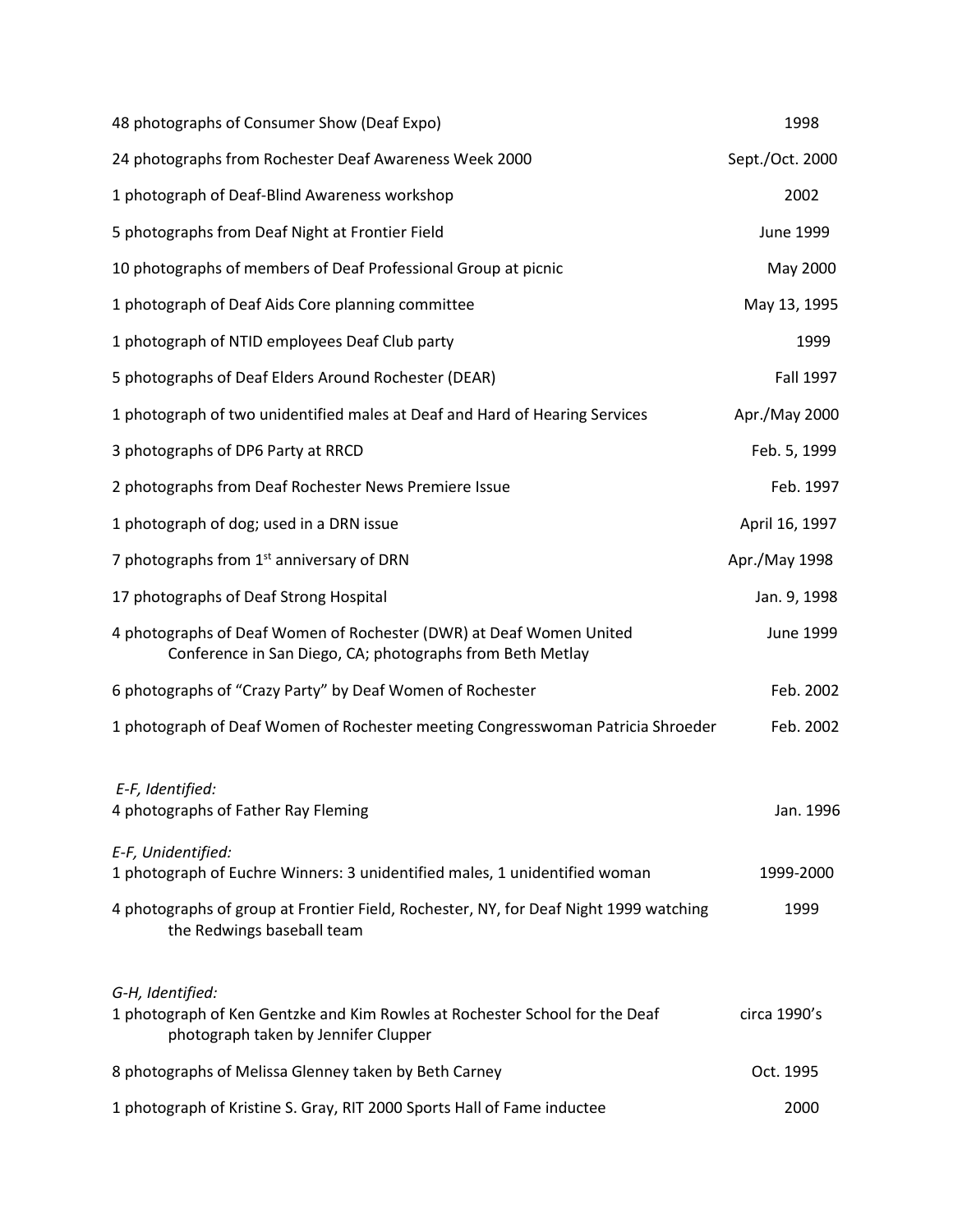| 1 photograph of Morgan Fenley at WRAD-USA/GRRAD booth at Deaf Expo in St. Mary's<br>School for the Deaf, photograph taken by R. Fuller in Buffalo | June 6           |
|---------------------------------------------------------------------------------------------------------------------------------------------------|------------------|
| 3 photographs of NTD Golf event                                                                                                                   | June-Sept. 1999  |
| 1 photograph of Della Gorlick(?) and daughter                                                                                                     | circa 1990's     |
| 1 photograph of Lisa Harmer and U of R ASL class                                                                                                  | <b>July 1997</b> |
| 2 photographs of Mark Hamill                                                                                                                      | circa 1990's     |
| 1 photograph of Nathan Hanty with unidentified young male at Grapen Ice Skating                                                                   | May 2000         |
| 2 photographs of Will Hayes, RIT student from 1991-1998 posing                                                                                    | April 2000       |
| 2 photographs of Judith "Judy" Heumann with unidentified males and females                                                                        | 2000             |
| 1 photograph of Karen Kenney Hubright at Rochester Deaf Awareness Week<br>(DAW) 2000                                                              | Sept./Oct. 2000  |
| 1 photograph of Harold Allen Hurwitz (1913-2000)                                                                                                  | circa 1990's     |
| 1 photograph of Vicki Hurwitz                                                                                                                     | Feb. 2002        |
| G-H, Unidentified:<br>7 photographs of unidentified men and women at golf course, posing, photographed<br>by Harry Lang                           | Sep. 12, 2000    |
| 1 photograph of unidentified men and women posing for group photograph in<br>August issue of DRN                                                  | May 20, 2000     |
| 10 photographs of NTID Golf                                                                                                                       | Aug.-Sept. 1999  |
| 13 photographs of Deaf Rochester News Holiday Show                                                                                                | Feb. 2000        |
| 1 photograph of unidentified members of Greater Rochester Recreation Activities for the<br>Deaf (GRRAD), Holiday Dinner at Henrietta Park         | Dec. 6, 1997     |
| 2 photographs of Genesee Valley Region Registry of Interpreters for the Deaf (GVRRID)                                                             | <b>July 1998</b> |
| 1 photograph of John Haynes with unidentified male, female, and 2 children                                                                        | Sept. 29, 2000   |
| I-J, Identified:<br>1 photograph of Gerald Isobe, RIT Sports Hall of Fame inductee                                                                | 2001             |
| 3 photographs of Marie Janosko at Rochester Deaf Awareness Week (DAW) 2000<br>posing with photographs and portraits                               | Sept./Oct. 2000  |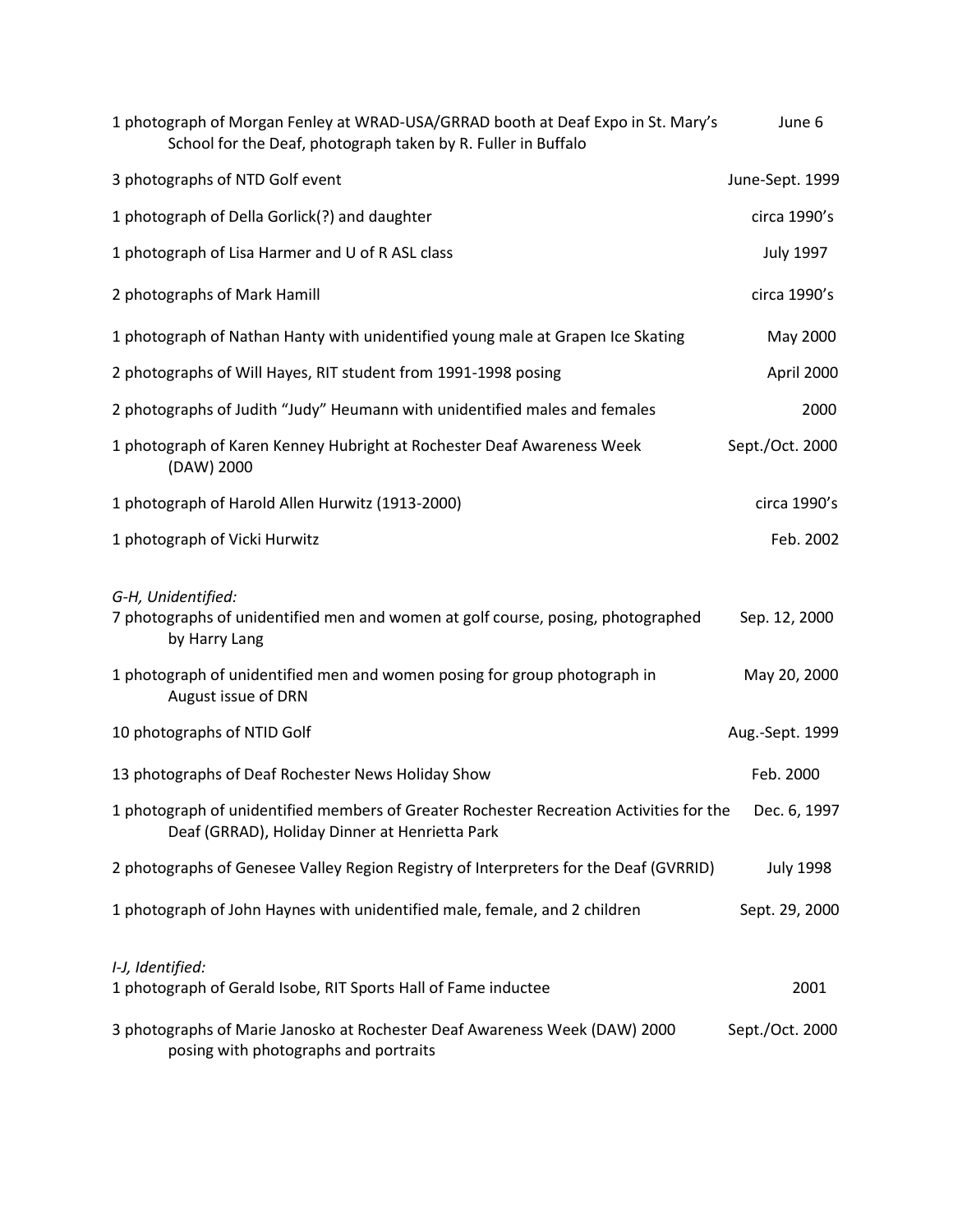*I-J, Unidentified:* N/A

*K-L, Identified:*

| 10 photographs of Earl Lake, President of RRCD from 1968-1969 at interview, posing<br>and making figurines | circa 1990's     |
|------------------------------------------------------------------------------------------------------------|------------------|
| 3 photographs of or associated with Harry G. Lang                                                          | circa 1990's     |
| 3 photographs of interview with Clifford Leach                                                             | 1998             |
| 1 photograph of Clifford Leach and wife, Ruth Hedberg Leach                                                | circa 1990's     |
| 1 photograph of Greg Livadas                                                                               | Summer 1999      |
| 2 photographs of Steve Lovi                                                                                | circa 2000s      |
| 4 photographs of Patti Lago-Avery's retirement celebration                                                 | May 18, 2000     |
| K-L, Unidentified:<br>9 photographs of Danny Lacambre and group in Seattle                                 | Feb. 1996        |
| M-N, Identified:<br>1 photograph of Maier(?)                                                               | Dec. 2000        |
| 1 photograph of Ernest Marshall                                                                            | Dec. 1998        |
| 1 photograph of Winfield McChord, Jr., Saint Mary's School for the Deaf president                          | Oct./Nov. 2001   |
| 1 photograph of David McCloskey at RSD Festival 2000                                                       | <b>June 2000</b> |
| 1 photograph of Gary Meyer, DHH Insurance Agency                                                           | Oct. 14, 1999    |
| 1 photograph of Menchel(?) (NTID)                                                                          | 1999             |
| M-N, Unidentified:<br>32 photographs of Sixth World Deaf Magicians Festival                                | May 1996         |
| 23 photographs from excursion to the Memorial Art Gallery (MAG) taken by<br>Meredith Low                   | May 2000         |
| 3 photographs related to NTID                                                                              | circa 2000's     |
| O-P, Identified:<br>1 photograph of Elizabeth H. O'Brien                                                   | circa 1990's     |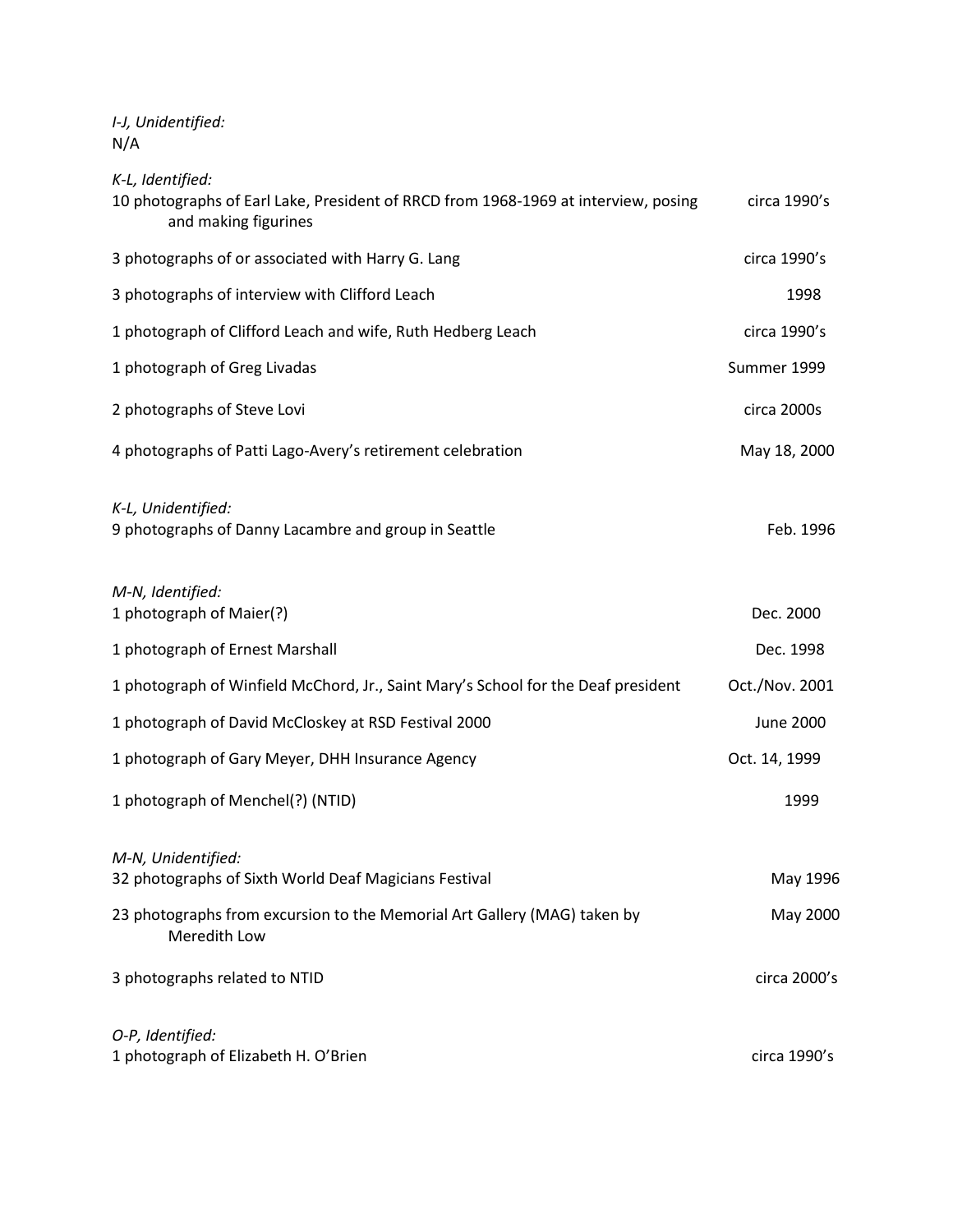| 1 photograph of Elissa Olsen, William J. Brown, Jr., and Robert L. Cagle, Jr.<br>receiving award                                                                                             | circa 2000's      |
|----------------------------------------------------------------------------------------------------------------------------------------------------------------------------------------------|-------------------|
| 4 photographs of Dr. Robert F. Panara                                                                                                                                                        | June 1999         |
| 1 photograph of Beckie K. Perkins                                                                                                                                                            | Jan. 1997         |
| 2 photographs of Robert Q. Pollard, Jr., Ph.D., director of Deaf Wellness Center (DWC)<br>with wife                                                                                          | Apr. 26, 1999     |
| 1 photograph of Jill Pranger, senior development officer, NTID                                                                                                                               | circa 1990's      |
| O-P, Unidentified:<br>1 photograph of unidentified woman in wedding dress; unidentified women is<br>the daughter of Elissa Olsen, NTID Information and Computing Studies<br>Department Chair | June 27, 1998     |
| 1 photograph of Ila Parasnis and unidentified group; photograph taken by Sally Taylor                                                                                                        | circa 1990's      |
| 1 photograph of Mr./Miss Deaf Teen Pageant                                                                                                                                                   | circa 2000's      |
| Q-R, Identified:<br>1 photograph of John Ratcliffe with Paul Taylor in Willard, NY                                                                                                           | Spring 2000       |
| 4 photographs of the Regional Center for Independent Living                                                                                                                                  | Aug. 23, 2000     |
| 1 photograph of Janine Sanger at RSD Festival                                                                                                                                                | <b>June 2000</b>  |
| Q-R, Unidentified:<br>1 photograph of 2 unidentified men and 1 unidentified young boy at RRCD's<br>Winter Picnic at Webster Park's White House; in DRN issue April/May 1998                  | Feb. 17, 1998     |
| 3 photographs of 1998 Bowling Tournament hosted by RRCD at Olympic Bowl; in DRN<br>issue April/May 1998                                                                                      | <b>March 1998</b> |
| 12 photographs from RRCD                                                                                                                                                                     | 1998-1999         |
| 2 photographs of RSD staff                                                                                                                                                                   | circa 1990's      |
| 1 photograph of RSD staff member carrying Olympic torch                                                                                                                                      | circa 1990's      |
| 6 photographs of basketball and cheerleading tournament hosted by RSD<br>both in DRN issue April/May 1998                                                                                    | Feb.- Apr. 1998   |
| 26 photographs of RSD Festival                                                                                                                                                               | <b>June 2000</b>  |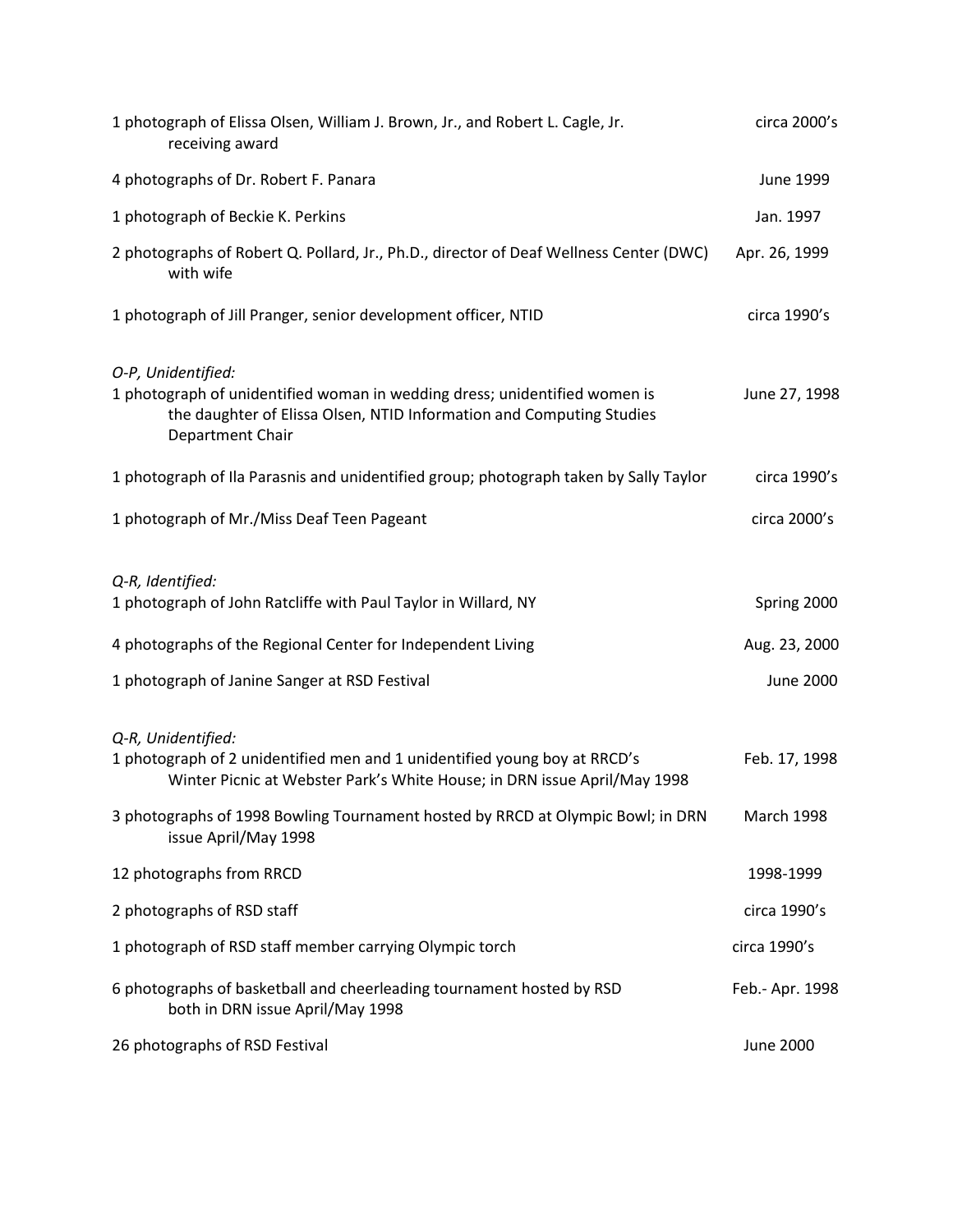| S-T, Identified:                                                                                                            |                   |
|-----------------------------------------------------------------------------------------------------------------------------|-------------------|
| 9 photographs from Terrylene Sacchetti's film set                                                                           | Spring 2000       |
| 1 photograph of Jacqueline Schertz; photograph taken by Sue Weisler                                                         | circa 2000's      |
| 1 photograph of Michael Schwartz and Akardy(?)                                                                              | Oct. 1997         |
| 1 photograph of Srah Schiffeler                                                                                             | Sept. 2000        |
| 1 photograph of Susan Searls and a deaf filmmaker                                                                           | circa 1990's      |
| 2 photographs of Ethan Sinnott                                                                                              | <b>March 1998</b> |
| 1 photograph of Louise Slaughter at RCIL with group                                                                         | Sept. 2000        |
| 14 photographs of Matthew Starr and Ted Supalla at Lights On! Grant ceremony;<br>photographs taken by MK Reynolds           | Dec. 1999         |
| 1 photograph of Patti Starr                                                                                                 | 2002              |
| 16 photographs of Paul Taylor                                                                                               | Nov. - Dec. 1998  |
| 11 photographs of Paul Taylor                                                                                               |                   |
| 2 photographs of Paul Taylor discussing meeting agenda                                                                      | circa 2000's      |
| 1 photograph of Sally Taylor (right) having a conversation with Judith "Judy"<br>Heumann (left) and unidentified colleagues | 2000              |
| 2 photograph of Sally Taylor and unidentified group at High Falls                                                           | circa 1990's      |
| 1 photograph of Sally Taylor at Deaf Night at Frontier Field                                                                | <b>June 1998</b>  |
| 2 photographs of Sally Taylor                                                                                               | circa 2000's      |
| 1 photograph of Sally T.'s store                                                                                            | circa 1990's      |
| S-T, Unidentified:<br>1 photograph of Rochester Sapphires baseball team                                                     | circa 1990's      |
| 1 photograph of Snowmobile Association; 4 unidentified males                                                                | May 20, 2000      |
| 7 photographs of Swedish TV Team, in DRN issue: Apr./May 1999                                                               | Feb. 1999         |
| UVW, Identified:<br>1 photograph of Diane and Elmer Waters                                                                  | circa 1990's      |
| 1 photograph of Elizabeth W. "Cookie" Williams                                                                              | Spring 2000       |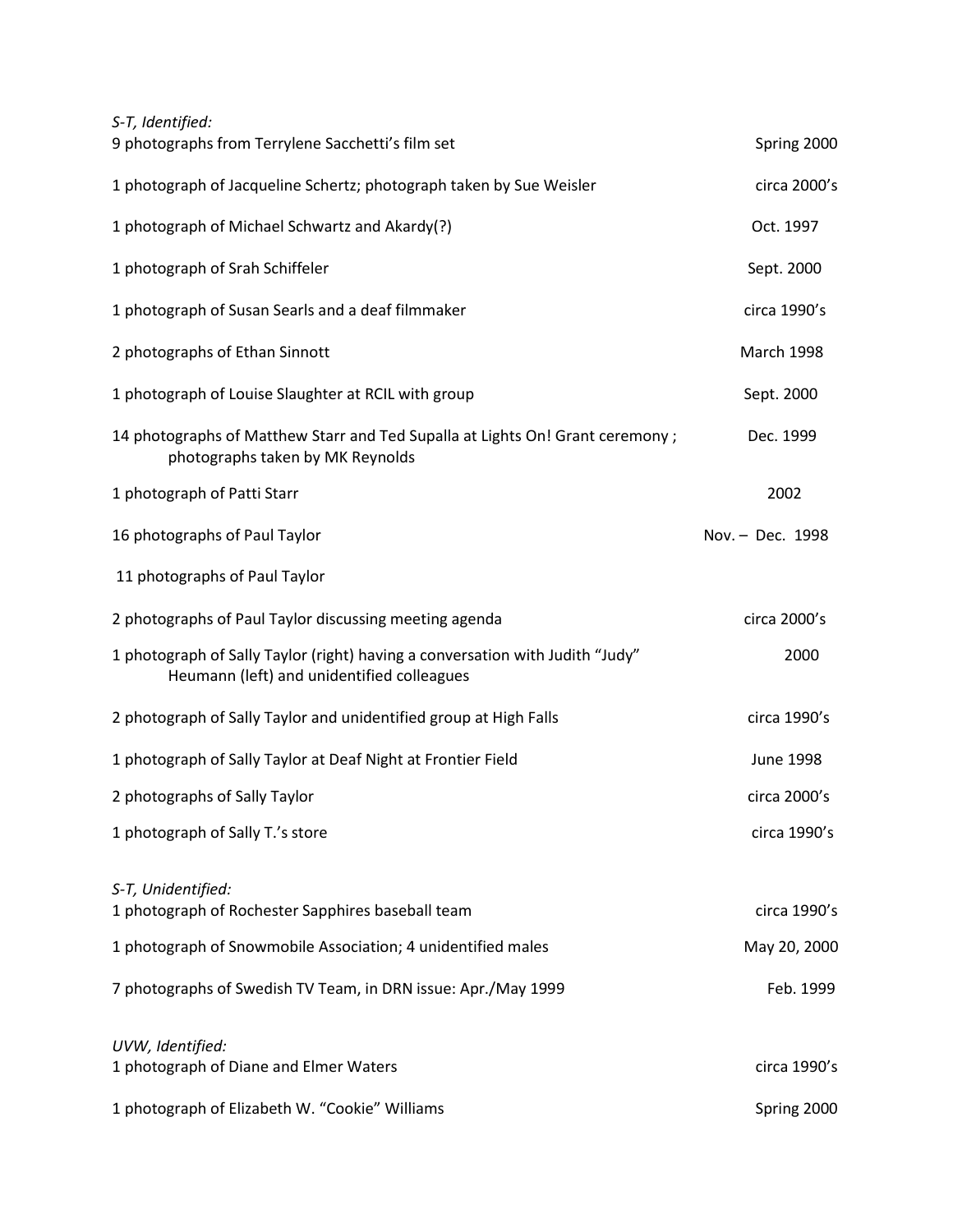| 1 photograph of Elizabeth W. "Cookie" Williams and group with large check                                                                                | Oct. 31, 1998     |
|----------------------------------------------------------------------------------------------------------------------------------------------------------|-------------------|
| UVW, Unidentified:<br>N/A                                                                                                                                |                   |
| XYZ, Identified:<br>1 photograph of Pat Zwick, Shirley(?), Dolores Parlato, unidentified male, and Leonard<br>"Len" Zwick; photo taken by Sal Parlato(?) | <b>March 2001</b> |
| 1 photograph of Leonard "Len" Zwick and unidentified male                                                                                                | <b>March 2001</b> |
| XYZ, Unidentified:<br>3 photographs of "Young Girls of Rochester", a part of DWR, at play                                                                | Dec. 2001         |
| Miscellaneous, Unidentified:<br>2 photographs of unidentified couple                                                                                     | April 26, 2000    |
| 1 photograph of unidentified man with alarm clock with light attached                                                                                    | April 26, 2000    |
| 3 photographs of alarm clock with light attached                                                                                                         | April 26, 2000    |
| 6 photographs of unidentified women having a discussion about health services<br>for the Deaf and Hard of Hearing                                        | circa 1995        |
| 1 photograph of unidentified woman holding baby                                                                                                          | circa 1990's      |
| 1 photograph of unidentified woman holding plaque (Mowl(?))                                                                                              | 2000              |
| 1 photograph of 2 unidentified women holding plaque                                                                                                      | 2000              |
| 1 photograph of unidentified woman smiling                                                                                                               | circa 1990's      |
| 1 photograph of unidentified woman and man posing                                                                                                        | Feb. 1999         |
| 1 photograph of unidentified man smiling                                                                                                                 | circa 1990's      |
| 1 photograph of unidentified large group on stairs                                                                                                       | circa 1990's      |
| 1 photograph of 3 unidentified women                                                                                                                     | circa 1990's      |
| 1 photograph of group of Deaf Rochester employees being filmed                                                                                           | Sept. 12, 2000    |
| 1 photograph of unidentified woman with two young children                                                                                               | circa 1990's      |
| 2 photographs of unidentified woman accepting award                                                                                                      | May 2000          |
| 2 photographs of unidentified men on stage speaking                                                                                                      | March 1996        |
| 6 photographs of unidentified couple at computer desk                                                                                                    | circa 2000's      |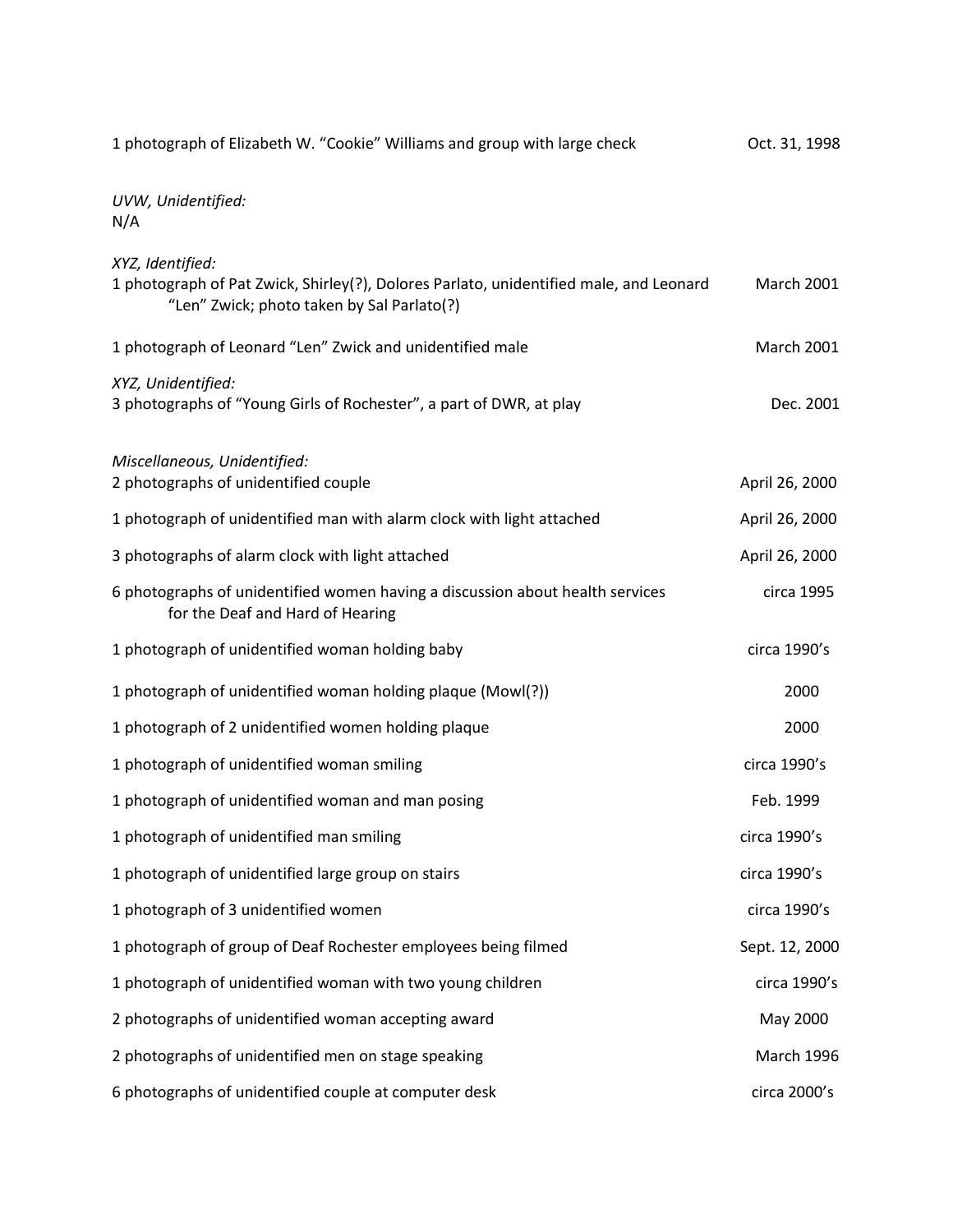| 1 photograph of bride and groom                                                                                   | <b>July 1998</b>        |
|-------------------------------------------------------------------------------------------------------------------|-------------------------|
| 2 photographs of woman at desk                                                                                    | <b>July 1998</b>        |
| 1 photograph of large unidentified group of men, women, and young children                                        | <b>June 1998</b>        |
| 2 photographs of Red Wings game at Frontier Field                                                                 | 1999                    |
| 6 photographs of unidentified group at presentation                                                               | circa 1990's            |
| 3 photographs of unidentified people biking                                                                       | circa 1990's            |
| 1 photograph of audience                                                                                          | circa 1990's            |
| 7 photographs of unidentified man and stained glass                                                               | Oct. 1997               |
| 1 photograph of unidentified woman signing                                                                        | circa 1990's            |
| 1 photograph of unidentified people at yard sale                                                                  | circa 1990's            |
| 1 photograph of unidentified woman being filmed                                                                   | Jan. 1999               |
| 1 photograph of LOTD Appreciation event with unidentified people                                                  | circa 1990's            |
| 1 photograph of 2 unidentified women and 2 unidentified men                                                       | May 1998                |
| 1 photograph of 2 unidentified women at podium                                                                    | circa 2000's            |
| 1 photograph of 2 unidentified women and 1 unidentified man having a conversation                                 | Jan. 1999               |
| 2 photographs of unidentified men on stage                                                                        | March 1998              |
| Black and white 4"x6" photographs:<br>6 photographs of Deaf Women of Rochester (DWR) 15 <sup>th</sup> celebration | Year:<br>March 20, 1996 |
| 16 photographs of Howard Mann and TTY payphone                                                                    | 1996                    |
| 11 photographs from Albany rally                                                                                  | March 1996              |
| 4"x7" color photographs:<br>10 photographs of Deaf Awareness Week 2000                                            | Year:<br>2000           |
| 5 photographs of CODA event                                                                                       | circa 1990's            |
| 3 photographs of unidentified men and women at DAW 1999                                                           | Sept. 1999              |
| 6 photographs of DP6 Party at RRCD                                                                                | Feb. 5, 1999            |
| 1 photograph of Deaf Rochester News Premiere Issue                                                                | Feb. 1997               |
| 6 photographs of DRN 1 <sup>st</sup> Anniversary party                                                            | April/May 1998          |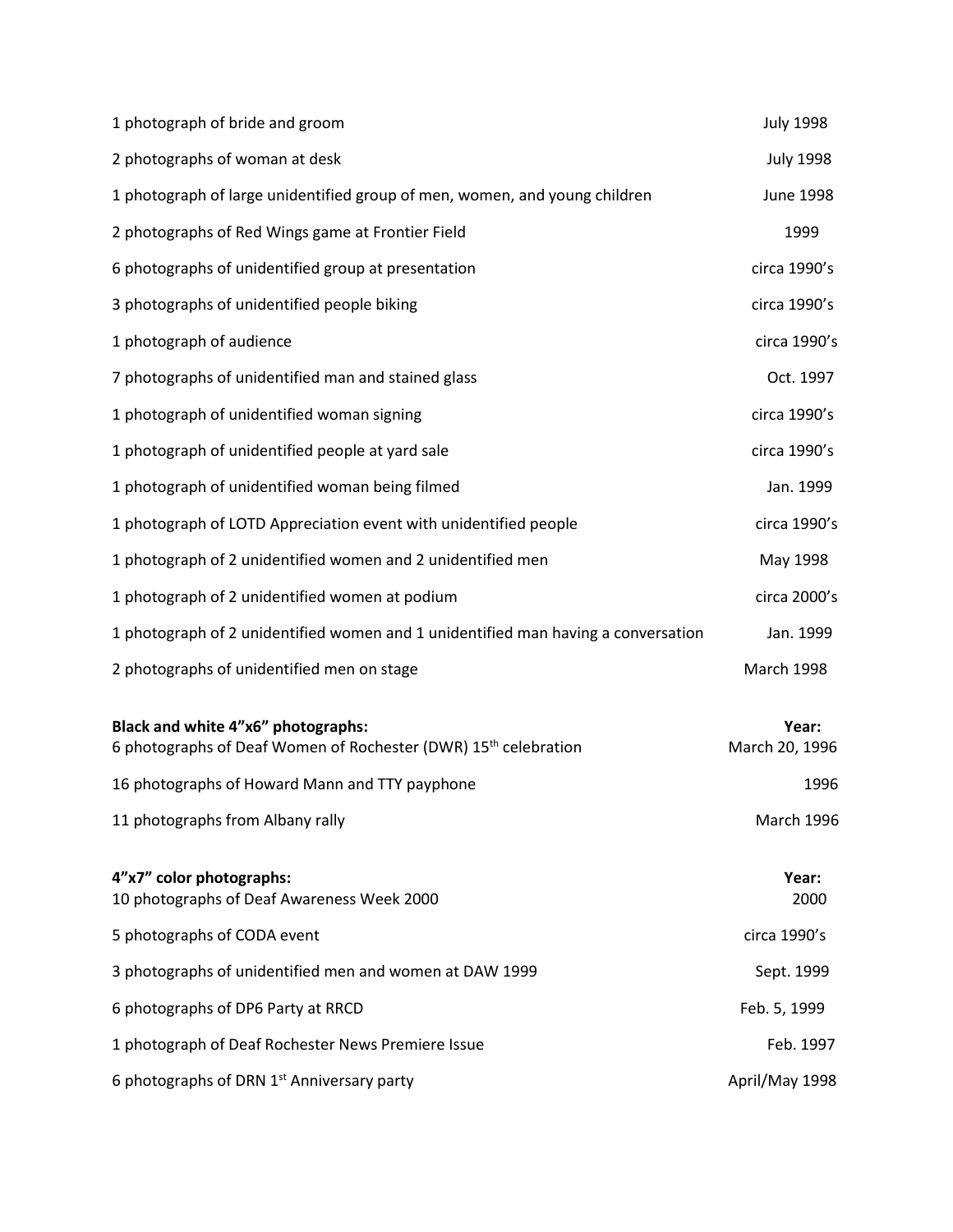| 1 photograph of Ephphatha Episcopalian Church of the Deaf                                                                          | <b>June 2000</b>  |
|------------------------------------------------------------------------------------------------------------------------------------|-------------------|
| 4 photographs of Euchre players                                                                                                    | 1999-2000         |
| 2 photographs of Suria Lloyd                                                                                                       | <b>June 2004</b>  |
| 2 photographs of Nancy Paney(?) and group                                                                                          | circa 1990's      |
| 1 photograph of Sidney McQuay, RIT/NTID Eisenhart award winner                                                                     | 2001              |
| 1 photograph of Red Merrill                                                                                                        | March 3, 1999     |
| 3 photographs of Bowling Tournament hosted by RRCD at Olympic Bowl;<br>in DRN issue: April/May 1998                                | Mar. 20-22,1998   |
| 5 photographs of RRCD's Winter Picnic at Webster Park's White House;<br>in DRN issue: April/May 1998                               | Feb. 1998         |
| 8 photographs of RSD Festival                                                                                                      | <b>June 2000</b>  |
| 2 photographs of RSD hosting basketball and cheerleading tournament;<br>in DRN issue: April/May 1998                               | Feb./Mar. 1998    |
| 1 photograph of Gail Smithski(?), Sam Di Ramo (RSD bus driver), and Dina Zeplin                                                    | Sept. 2000        |
| Miscellaneous, Unidentified:<br>8 photographs of unidentified people on motorcycles                                                | May 2000          |
| 4 photographs of unidentified group of women                                                                                       | Sept. 2000        |
| 2 photographs of fall event                                                                                                        | circa 1990's      |
| 2 photographs of unidentified man                                                                                                  | March 1997        |
| 1 photograph of 2 unidentified men shaking hands                                                                                   | May 1998          |
| 1 photograph of unidentified man talking to unidentified woman                                                                     | May 1998          |
| 1 photograph of unidentified man posing with Dr. James J. DeCaro                                                                   | May 1998          |
| 1 photograph of unidentified children on playground                                                                                | circa 1990's      |
| 2 photographs of unidentified women holding plaques                                                                                | Mar. 2000         |
| 1 photograph of unidentified man (Holden?) holding a large chess piece                                                             | Sept. 2000        |
| 4"x7" black and white photographs:<br>22 photographs of Memorial Art Gallery (MAG) excursion; photographs taken by<br>Meredith Low | Year:<br>May 2000 |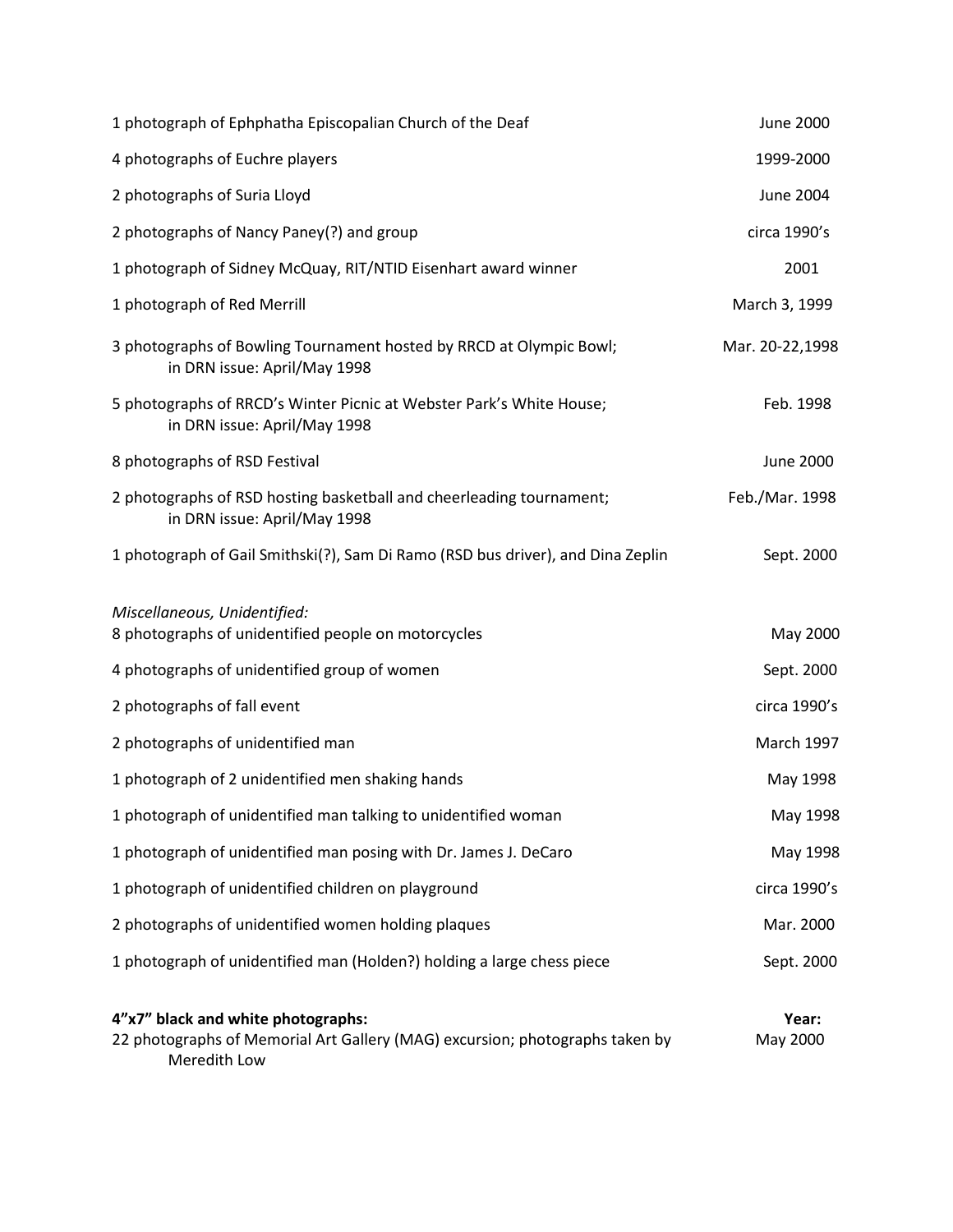# **Box 4 – Photographs [circa 1990's-circa 2000's]**

| 4"x4" polaroid color photographs:<br>6 photographs of unidentified man at office desk                                                               | Year:<br>circa 1990's |
|-----------------------------------------------------------------------------------------------------------------------------------------------------|-----------------------|
| 3.5"x5" color photographs:                                                                                                                          | Year:                 |
| A-Z, Identified:<br>2 photographs of Cliff Andrews                                                                                                  | circa 1990's          |
| 1 photograph of Dr. Robert R. Davila                                                                                                                | Spring 2000           |
| 1 photograph of Donal J. Feigel                                                                                                                     | circa 2000's          |
| 1 photograph of Sam Holcomb                                                                                                                         | June 1995             |
| 7 photographs of Mindy Hopper                                                                                                                       | June 1995             |
| 1 photograph of Harold Hurwitz (1913-2000)                                                                                                          | 1998                  |
| 1 photograph of Kathy A. Johncox                                                                                                                    | circa 2000's          |
| 1 photograph of Chris L.(?)                                                                                                                         | Mar. 1999             |
| 4 photographs of SOUND EFFECTS store; photographs feature Brian Ambrose,<br>Cliff Andrews, Seth Vorhees, Anthony Natale, and unidentified customers | circa 1990's          |
| 1 photograph of Allen Vaala                                                                                                                         | circa 2000's          |
| Miscellaneous, Unidentified:<br>15 photographs of Deaf Night, Rochester Red Wings, Frontier Field                                                   | June 10, 1999         |
| 13 photographs from retirement picnic                                                                                                               | <b>June 2000</b>      |
| 13 photographs of the Second National ASL Literature Conference                                                                                     | Feb. 1996             |
| 16 photographs of volunteers setting up smoke detectors                                                                                             | Jan. 1996             |
| 3 photographs of Consumer Show (Deaf Expo)                                                                                                          | 1998                  |
| 13 photographs from SHHH meeting/presentation                                                                                                       | Nov. 1995             |
| 7 photographs from unidentified theater production                                                                                                  | circa 1990's          |
| 6 photographs from RSD Festival                                                                                                                     | 1996                  |
| 1 photograph of Crazy Party by Deaf Women of Rochester                                                                                              | Jan. 1998             |
| 2 photographs of The Gallaudet University Academic Bowl                                                                                             | 1998                  |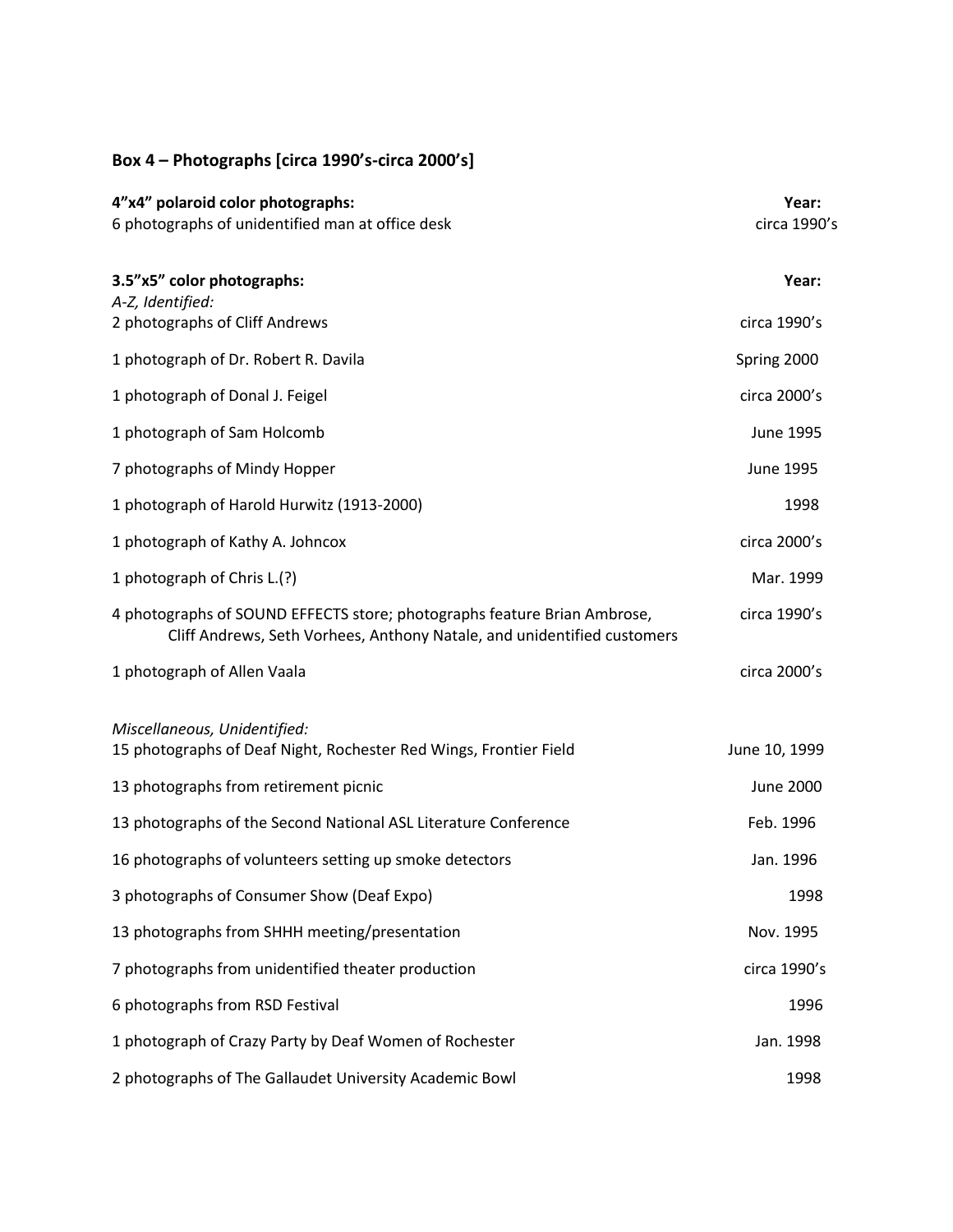| 6 photographs of the Office of Emergency Communications 911 Call center                                                                      | May 1995       |
|----------------------------------------------------------------------------------------------------------------------------------------------|----------------|
| 7 photographs from holiday party                                                                                                             | circa 1990's   |
| 2 photographs of unidentified woman in office                                                                                                | circa 1990's   |
| 1 photograph of unidentified man in office                                                                                                   | circa 1990's   |
| 5 photographs from Lights On! Night of the Living Deaf; photographs<br>photographs feature Graybill, Zorn, Vera, Ziegler, Jordau, and Carmel | Nov. 1999      |
| 3 photographs from Empire State Deaf Golf Association                                                                                        | Dec. 1999-2000 |
| 1 photograph of unidentified presentation                                                                                                    | circa 1990's   |
| 1 photograph of RRCD Fishing Club                                                                                                            | June 1999      |
| 1 photograph of unidentified couple                                                                                                          | circa 2000's   |
| 1 photograph of Greater Rochester Recreation Association of the Deaf (GRRAD)                                                                 | circa1990's    |
| 1 photograph of DRN unidentified event                                                                                                       | Jan. 1998      |
| 1 photograph of RSD event                                                                                                                    | Jan. 1996      |
| 1 photograph of unidentified woman fishing                                                                                                   | circa 1990's   |
| 1 photograph of unidentified ceremony                                                                                                        | circa 1990's   |
|                                                                                                                                              |                |
| 3.5"x5" black and white photographs:<br>A-Z, Identified:                                                                                     | Year:          |
| 1 photograph of Dr. Ralph Hoag                                                                                                               | circa 1990's   |
| 1 photograph of Phil Jacob                                                                                                                   | 1999           |
| 1 photograph of Harold Mowl and Gail Brorum(?)                                                                                               | circa 1990's   |
| 1 photograph of John T. Reid                                                                                                                 | 2000           |
| 1 photograph of David Strom, interim director for NTID Alumni Relations                                                                      | Spring 2000    |
| 1 photograph of David Strom, NTID director of Alumni Relations                                                                               | Oct./Nov. 2001 |
| 1 photograph of Carol Stuckless                                                                                                              | Spring 2000    |
| Miscellaneous, Unidentified:<br>24 photographs of RSD Festival                                                                               | June 1997      |
| 4 photographs of "Virtual Amusement" and other sculptures by Eddie Suayze                                                                    | circa 1990's   |
| 7 photographs from holiday party                                                                                                             | Dec. 1995      |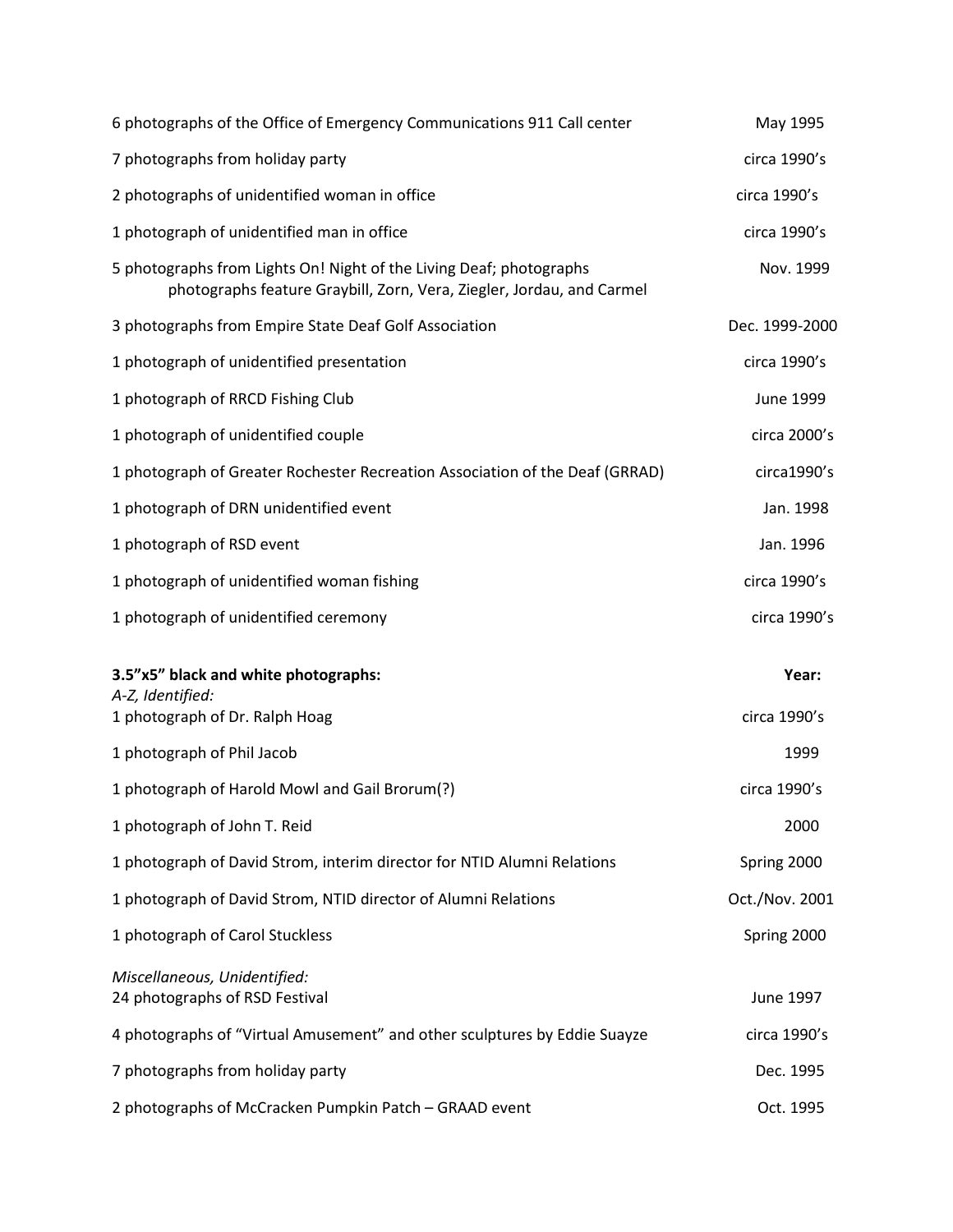| 3 photographs from NTID reception for DWR Sapphires                                                                    | Oct. 1995             |
|------------------------------------------------------------------------------------------------------------------------|-----------------------|
| 1 photograph of 1995 RSD soccer champions                                                                              | 1995                  |
| 1 photograph of senior citizens outside restaurant                                                                     | circa 1990's          |
| 1 photograph of ASDC                                                                                                   | circa 2000's          |
| 1 photograph of unidentified man                                                                                       | circa 2000's          |
| 2 photographs of unidentified families at RIT                                                                          | circa 1990's          |
| 1 photograph of unidentified children at baseball game                                                                 | circa 1990's          |
| 1 photograph of unidentified children making crafts                                                                    | circa 2000's          |
| 1 photograph of unidentified families with Miss Deaf America                                                           | circa 1990's          |
| 1 photograph of unidentified man with children                                                                         | circa 1990's          |
| 6 photographs of young adults                                                                                          | Jan. 1996             |
| 4"x5" color photographs:<br>1 photograph of Cliff Andrews at SOUND EFFECTS                                             | Year:<br>May 1998     |
| 1 photograph of 3 unidentified men at Euchre game                                                                      | May 1998              |
| 1 photograph of unidentified female and 2 unidentified males at store                                                  | May 1998              |
| 4"x5" black and white photographs:<br>1 photograph of Dr. James Marsters receiving his honorary doctorate              | Year:<br>1996         |
| Miscellaneous sized color photographs:<br>5 photographs of women at event: Dannels, Feldman, Hoover, McHugh, and Smith | Year:<br>circa 1990's |
| 1 photograph of Lights On! ceremony presentation of Peter W. Award                                                     | Dec. 1999             |
| 1 photograph of unidentified man                                                                                       | circa 1990's          |
| 1 photograph of unidentified child                                                                                     | circa 2000's          |
| 1 photograph of unidentified couple (Demers?) with child                                                               | circa 2000's          |
| 1 photograph of Linda Kelly and unidentified group with award                                                          | circa 1990's          |
| 1 photograph of unidentified Buffalo Bills fans from GRRAD football at game                                            | circa 1990's          |
| 1 photograph of stained glass window                                                                                   | May 1998              |
| 1 photograph of the Cooligans                                                                                          | circa 2000's          |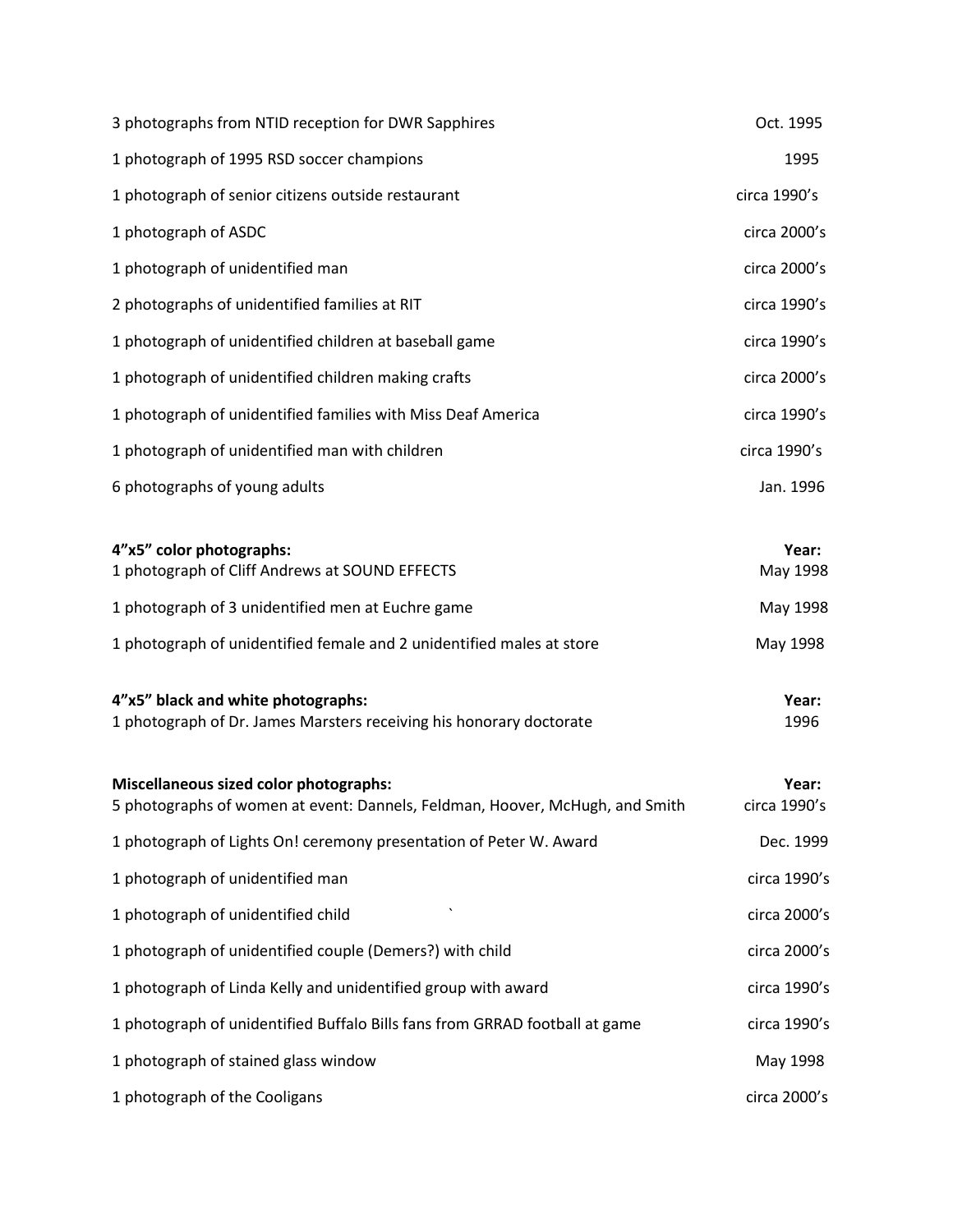| 1 photograph of unidentified man and woman at emergency call center               | circa 1990's  |
|-----------------------------------------------------------------------------------|---------------|
| Miscellaneous sized black and white photographs:<br>1 photograph of David Binning | Year:<br>2001 |
| 1 photograph of Thomas L. Callaghan                                               | Dec. 2000     |
| 1 photograph of Dr. John P. Madison                                               | Spring 2000   |
| 1 photograph of Geoff Poor                                                        | Dec. 2000     |
| 1 photograph of Dr. Jeffrey Porter                                                | 2000          |
| 1 photograph of unidentified man with ice cream                                   | circa 1990's  |

# **Box 5 – Photographs and Slides [1984-circa 2000's]**

**Folder 1:** 35 mm slides (March-Aug. 1984)

- 3 sheets, 26 slides total
- TTY, RRCD, NTID, Alpha Lutheran Church of the Deaf, RSD, NACR

**Folder 2:** Miscellaneous large-sized photographs

- 1 color photograph of Marcia Dugan (1998)
- 3 black and white photographs of unidentified man (circa 1990's)
- 2 black and white photographs of unidentified RSD students (Jan. 1996)
- 2 black and white photographs of unidentified plays (circa 1990's)

**Folder 3:** 5"x7" color and black and white photographs (circa 1990's-circa 2000's)

| 5"x7" color photographs:<br>1 photograph of R. Macon's drawing of proposed NTID Dyer Center | Year:<br>April 2000 |
|---------------------------------------------------------------------------------------------|---------------------|
| 1 photograph of NTID computer lab                                                           | circa $2000$ 's     |
| 1 photograph of Sally Taylor and unidentified woman at DRN table                            | 1997                |
| 5"x7" black and white photographs:<br>Identified:                                           | Year:               |
| 1 photograph of NTID Associate Professor Hugh Anderson                                      | circa 1990's        |
| 1 photograph of Sidney M. Barefoot                                                          | 1999-2000           |
| 1 photograph of Sophie Bleiwiss and Elissa Olsen at Mardi Gras party                        | Feb. 1996           |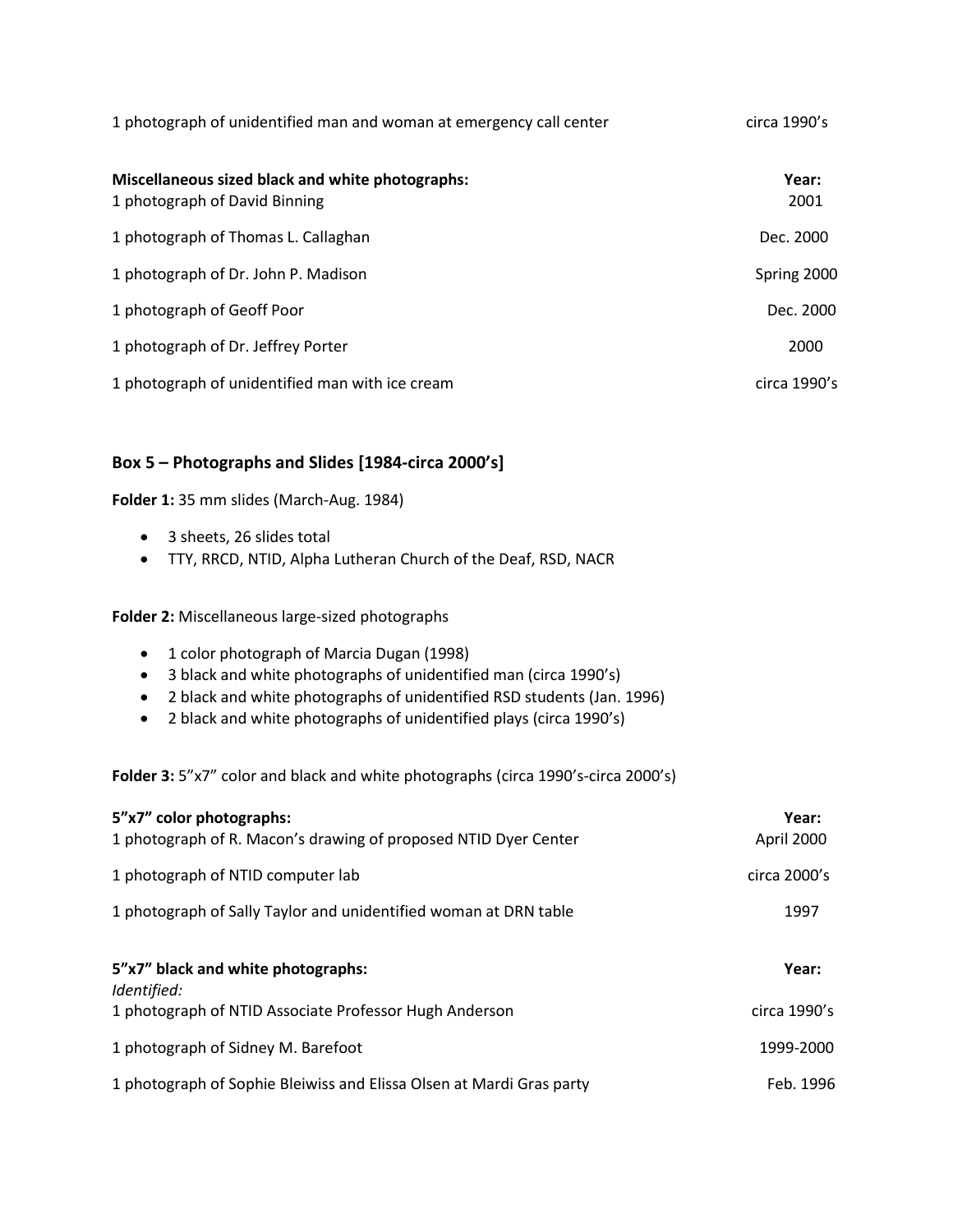| 1 photograph of Dianne Brookes, David M. Montanaro, and NTID students                                                                                   | Summer 2000   |
|---------------------------------------------------------------------------------------------------------------------------------------------------------|---------------|
| 2 photographs of Anne Marie(?) Bryan at NTID's Deaf Speaker Series                                                                                      | Jan. 25, 1996 |
| 2 photographs of Dan Buettner                                                                                                                           | circa 1990's  |
| 1 photograph of NTID's Deaf Professional Group Award of Excellence winners:<br>Eleanor "Ellie" Rosenfield and Keith Jenkins                             | 2001          |
| 1 photograph of Dr. Robert Davila, Milton Ohringer, and Ray Ohringer                                                                                    | circa 2000's  |
| 1 photograph of Jonelle Deja                                                                                                                            | circa 2000's  |
| 1 photograph of Anthony DiGiovanni                                                                                                                      | circa 2000's  |
| 2 photographs of Gene Divincenzo at RSD Rustle Roost                                                                                                    | Feb. 1996     |
| 1 photograph of Paul Faulkner and Paul Taylor                                                                                                           | circa 1990's  |
| 1 photograph of Paul Gellner                                                                                                                            | Jan. 1996     |
| 1 photograph of Michael James(?)                                                                                                                        | Jan. 1991     |
| 2 photographs of Clifford Leach and wife at his 95 <sup>th</sup> birthday                                                                               | Jan. 1996     |
| 1 photograph of Pam Lloyd                                                                                                                               | Feb. 1996     |
| 1 photograph of Howard Mann                                                                                                                             | circa 1990's  |
| 1 photograph of Dr. Tim G. Malio(?)                                                                                                                     | Nov. 1997     |
| 1 photograph of Nash(?)                                                                                                                                 | circa 2000's  |
| 1 photograph of Jamie Notarthomas                                                                                                                       | Jan. 1996     |
| 1 photograph of Elaine Roeder and Jeanne Horton, co-presidents of Woman's Club of<br>Rochester with Dr. Robert Davilla; Woman's Club gave \$30K to NTID | circa 1990's  |
| 1 photograph of Dr. Albert Simone with Dr. Robert Davila, Michael Schwartz, and<br>the President of Ireland, Mary McAleese                              | April 1999    |
| 1 photograph of Dr. Reginald "Reggie" Redding                                                                                                           | circa 1990's  |
| 1 photograph of storyteller/comedian Stephen Ryan at RSD                                                                                                | Nov. 1995     |
| 1 photograph of Ethan Sinnott                                                                                                                           | circa 1990's  |
| 1 photograph of Dr. Carolyn Stern                                                                                                                       | Nov. 1997     |
| 1 photograph of Adrianna Slutzky, a sculptor                                                                                                            | circa 1990's  |
| 3 photographs of Paula Wollenhaupt                                                                                                                      | Nov. 1996     |